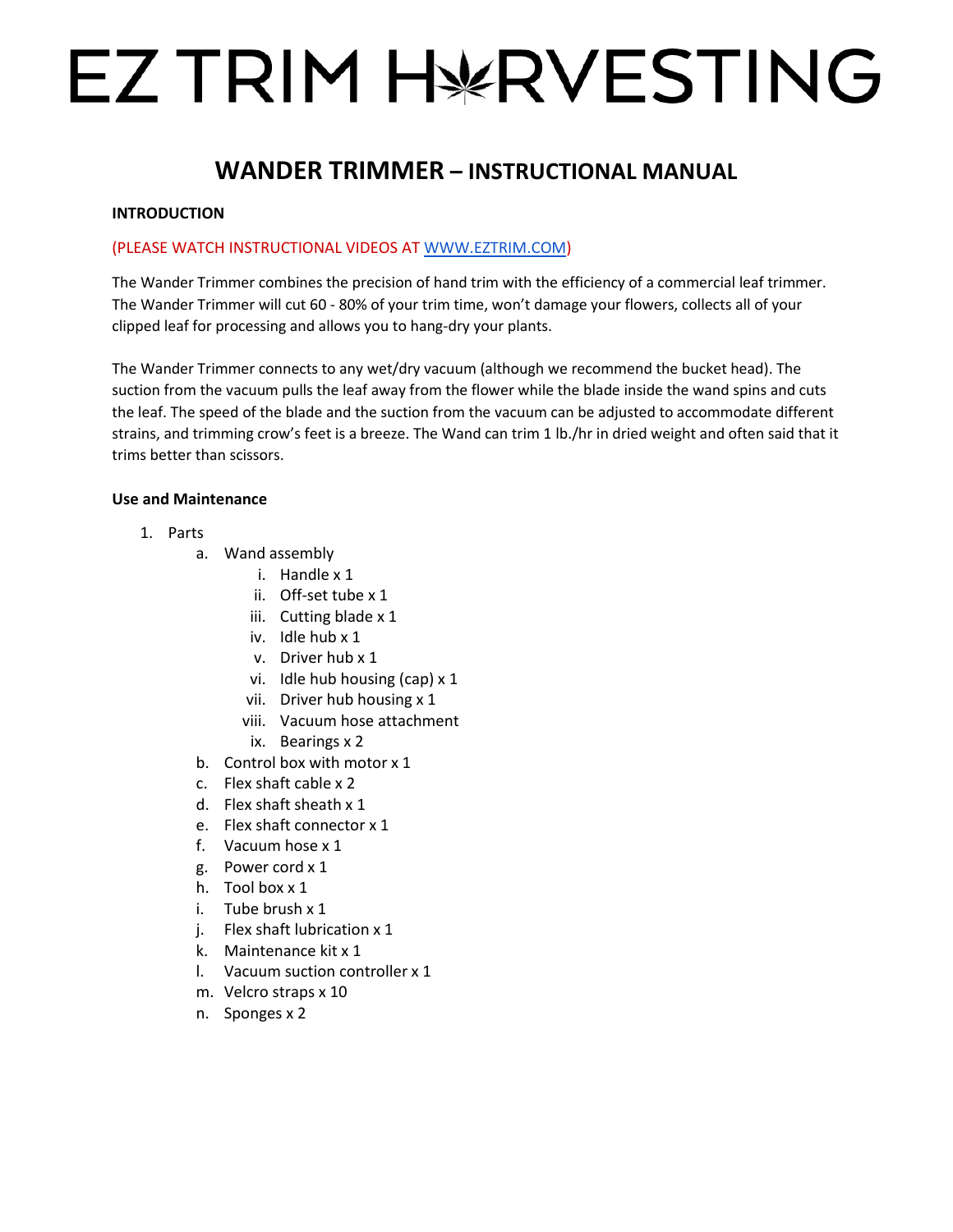#### **Assembly** - (We recommend using a standard fold out table as your work surface)

- 1. Remove the tool box from the box
- 2. Remove the wand, motor, vacuum hose, vacuum suction controller and velcro straps from the tool box
- 3. Place the motor at one end of the table (on the right side if you are right handed and the left side if you are left handed)
- 4. Attach the wand to the end of the flex shaft cable by aligning the keyed end of the cable with the key at the base of the wand in the drive hub housing
- 5. Rotate the wand without pressing in to assist the keys alignment
- 6. Once the keys are aligned, continue rotating and press the wand down on the flex shaft until it clicks (the wand should rotate freely when it is connected to the cable)
- 7. Install the open end of the vacuum hose to the vacuum hose attachment on the wand (the first few times may take a little more effort)
- 8. Lay the vacuum hose along side the flex shaft cable and attach it to the flex shaft cable using the provided velcro straps, attach a velcro strap every 8-10 inches (zip ties can also be used)
- 9. Attach the other end of the vacuum to the hose on the wet/dry vacuum
- 10. Plug the vacuum power cord into the vacuum suction controller (do not plug the wand motor into the vacuum suction controller)
- 11. Plug the wand power cord into the back of the motor control box and into a power source
- 12. Open the sponges and place them in the rectangular compartments atop the tool box
- 13. Fill one of the rectangular compartments with the sponge with water until the sponge has absorbed the water and the reservoir is half full (this moist sponge will be used to lubricate the inside of the wand while trimming helping to reduce build up)
- 14. Moisten the second sponge, this sponge will be used to clean the outside of the wand tube near the cutting slot
- 15. Optionally you can purchase a small crock pot and fill it with water and heat the water (the crock pot can be used to dip the wand in while trimming to clean the internal build up)
- 16. The Wander Trimmer is now ready for use

# **Disassemble the Wand**

- 1. Unscrew the idle hub housing (cap)
- 2. Unscrew the handle
- 3. Unscrew the driver hub housing
- 4. Slide the cutting blade out of the wand tube
- 5. Slide off the bearings from the hubs
- 6. Pull out the idle hub and driver hub
- 7. Remove the vacuum hose attachment by loosening the set screw and slide off (do not over tighten the set screw)
- 8. Reverse a-g to reassemble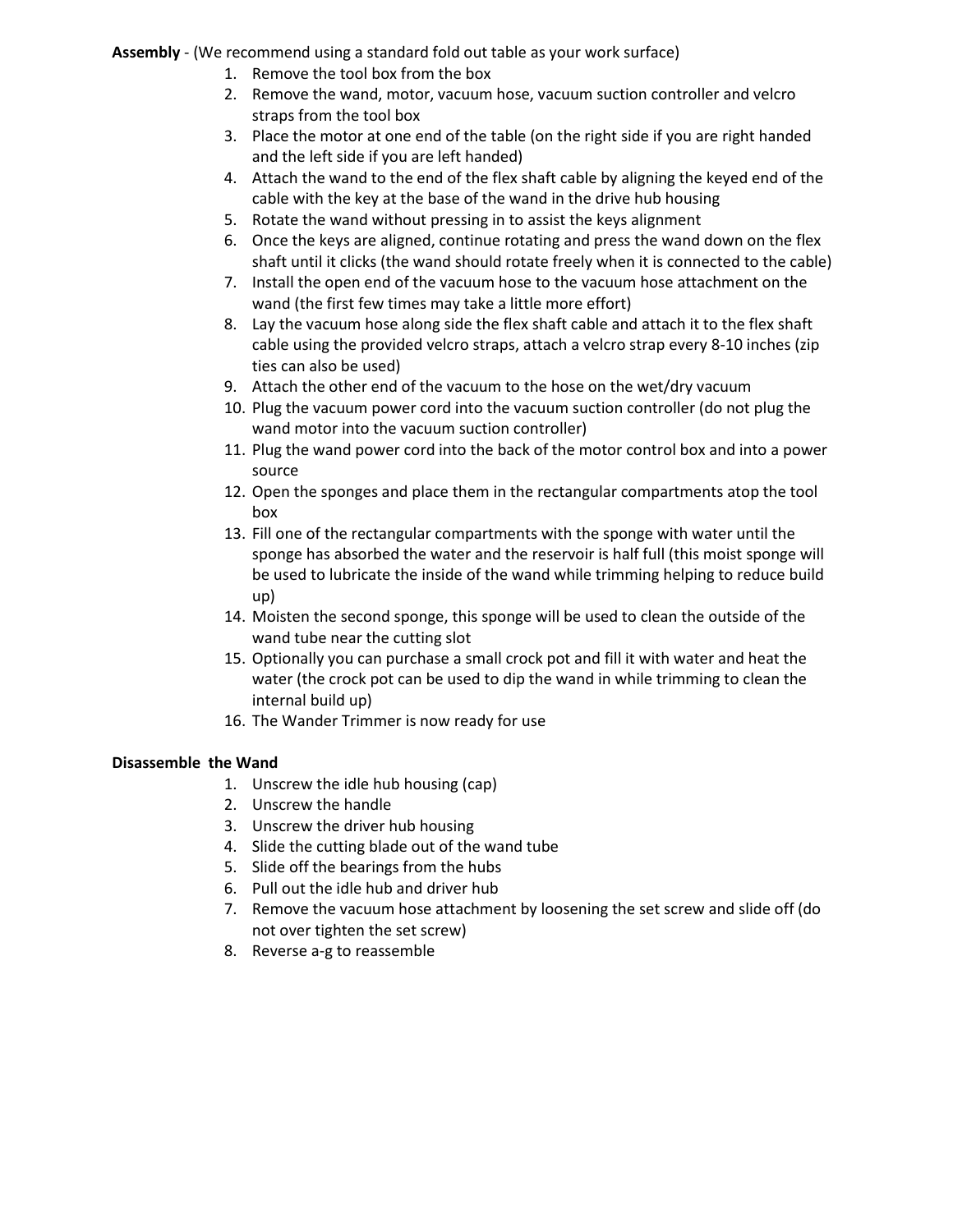## **Operation**

- a. It's important to have a work space that will accommodate the components as well as allow you to keep the flex shaft cable and vacuum hose straight as you're trimming both for ergonomics as well as minimizing friction within the flex shaft.
- b. We first want to prep the plants for trimming. First remove the main branches from the stock, next individualize the stems from the main branch.
	- i. Now we will remove the fan or water leaves. This is typically easiest and quickest to do by hand and simply pulling the leaves down against the grain or plucking them out of the flowers.
- c. Now that we have our material prepped and stems individualized, take a cup of water and start to fill the reservoir atop the tool box, saturating the first sponge and continue to fill the reservoir until it's about ¾ full. The saturated sponge will be used to lubricate the wand as we are trimming. Dampen the second sponge we will use this sponge for cleaning the outside of the wand.
- d. For more information on the wand components and assembly please watch the wand assembly video. The cutting blade sleeves inside the tube and is off set from the center. This creates relief around the cutting blade, allowing the leaf matter to freely pass through the tube and into the vacuum hose. The blade is only tight to the tube at the cutting slot
	- i. Overtime build up will start to occur inside of the tube. To ensure an efficient trim session there a couple of methods we use to keep the inside of the tube clean.
	- ii. The first method is to give the wand a quick and light tap on the saturated sponge; this allows the suction to draw in a very small amount of moisture and helps to slow down the buildup process. Be sure to implement the sponge tap every few branches or so.
- e. Secondly, every 45 minutes to an hour depending on the strain, we will turn of the vacuum and with the motor running dip the wand into the crock pot. The current from the water will help clean out the inside of the tube. Turn the motor off and allow the water to drain from the wand through the hole in the cap.
- f. The last thing we will want to address as we trim is the buildup that will occur on the outside of the tube, turn the motor off and using the semi abrasive side of the damp sponge wipe off the buildup on the outside of the tube. This is something you will want to do throughout the trim session. It only takes a few seconds but will increase your efficiency tremendously.
- g. Now we are ready to start trimming. Turn on the motor and adjust the speed control to just above medium. Turn on the vacuum suction control and adjust the suction in between medium and high. You may need to turn the motor up for really sticky strains and turn the suction down for the smaller and more delicate strains. However, we recommend starting off with the motor on medium and the suction between medium and high
- h. As far as approaching the flower with the wand, we want to catch the leaf at the tip and allow the suction to pull the leaf into the cutting slot. This is easiest to do with a quick and light tapping, in a circular motion, like you are peeling a potato. As you become more comfortable with this technique, and the wand, the action can be sped up quite a bit and ultimately give you a 60-70% faster trim time over scissors.
- i. The wand is most effective when you trim the flowers wet and although the wand does allow you to trim after the flowers are slightly wilted, it's much more efficient when they are fresh and the leaves are sticking out.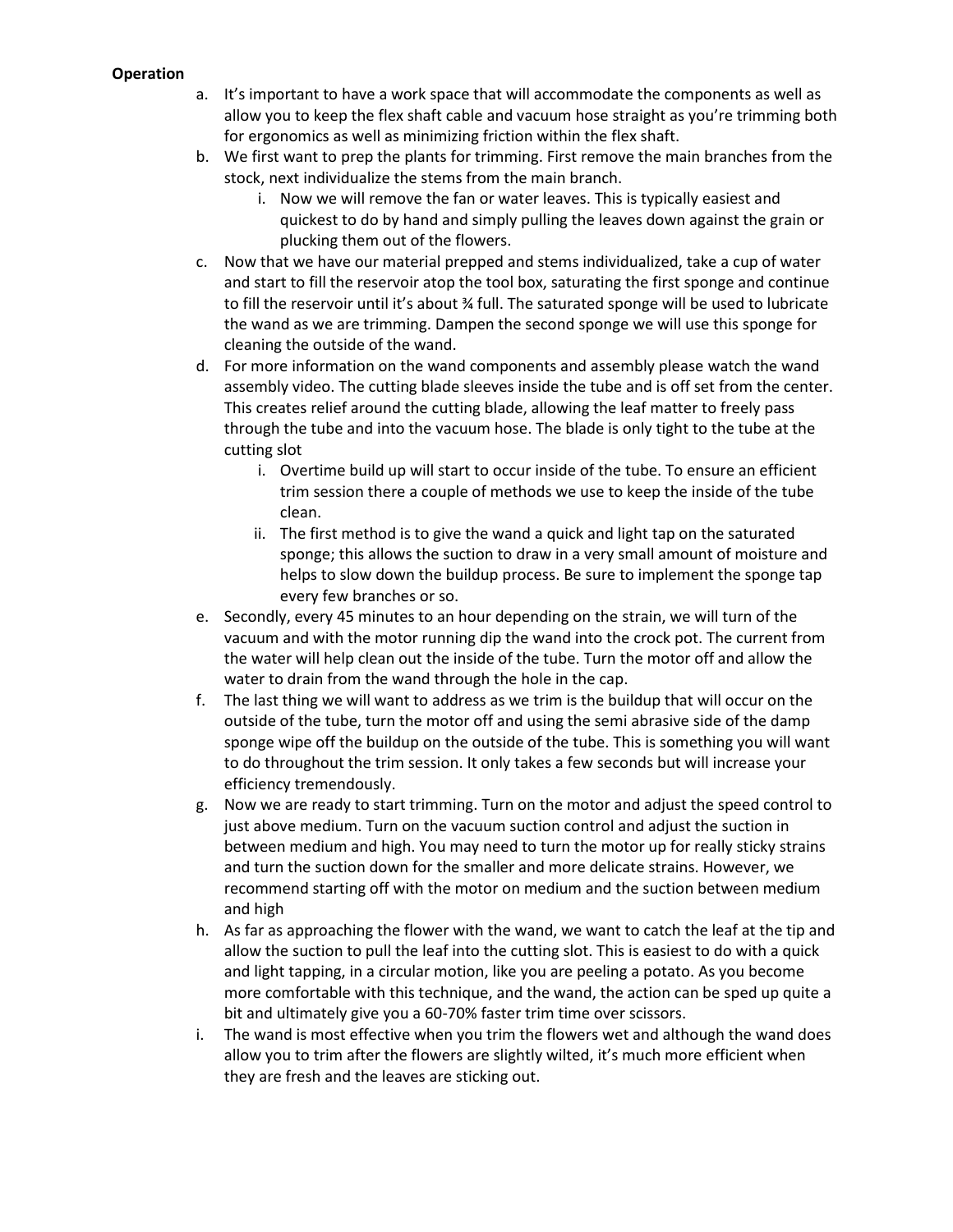- j. As you hold onto the stem slowly rotate the flower as you quickly and lightly tap it with the wand. Bend the flower away from the stem to trim the harder to reach areas.
- k. It helps to rest the flowers and the base of the wand on your work surface as you trim.
- l. To remove crow's feet or leaves at the base of the flowers, simply follow the leaf in from the tip and rotate the wand in.
- m. Adjusting the suction and cutting blade speed to accommodate the size and density of the strain, will give you the control to trim precisely and quickly without damaging your product.
- n. If you have another set of hands, it's best if one person preps the plants while the other trims
- o. Just remember give the wand an occasional crock pot dip, keep the outside of the tube clean and consistently tap the wand on the sponge.
- p. When you're done trimming or it's time to take a break. Hang your product to dry and empty out the clipped leaf from the vacuum. It's important not to let the clipped leaf overfill or sit in the vacuum for long periods of time. Simply empty out the vacuum and spread very thin over cardboard or some other material that will help wick away the moisture.
- q. If you are going to start trimming again and before you take your break we want to quickly clean the main wand components. This is easiest to do as soon as you're done trimming and while the plant matter is still fresh. Disassemble the wand and using the tube brush scrub the inside of the tube. Push a paper towel through the tube to remove any degree then wipe off the tube and vacuum connect. Next we will clean the blade. Be sure that you have thoroughly cleaned both the blade and tube and that all of the plant matter has been removed. Reassemble the wand and you're ready to start trimming again.
- r. It's important to clean the entire unit after each use. This is also easiest to do if you clean the unit as soon as you're done trimming and while the plant matter is still fresh. Please watch our Wand cleaning videos for more information.

# **Tips and Tricks**

- 1. Keep the outside of the tube clean by wiping off periodically with the semi abrasive side of the damp sponge
- 2. Tap the wand ever so lightly on the wet sponge to keep the inside of the tube lubricated
- 3. Clean before the buildup dries
- 4. Purchase an extra tube, blade or complete wand assembly for a quick swap out while the other soaks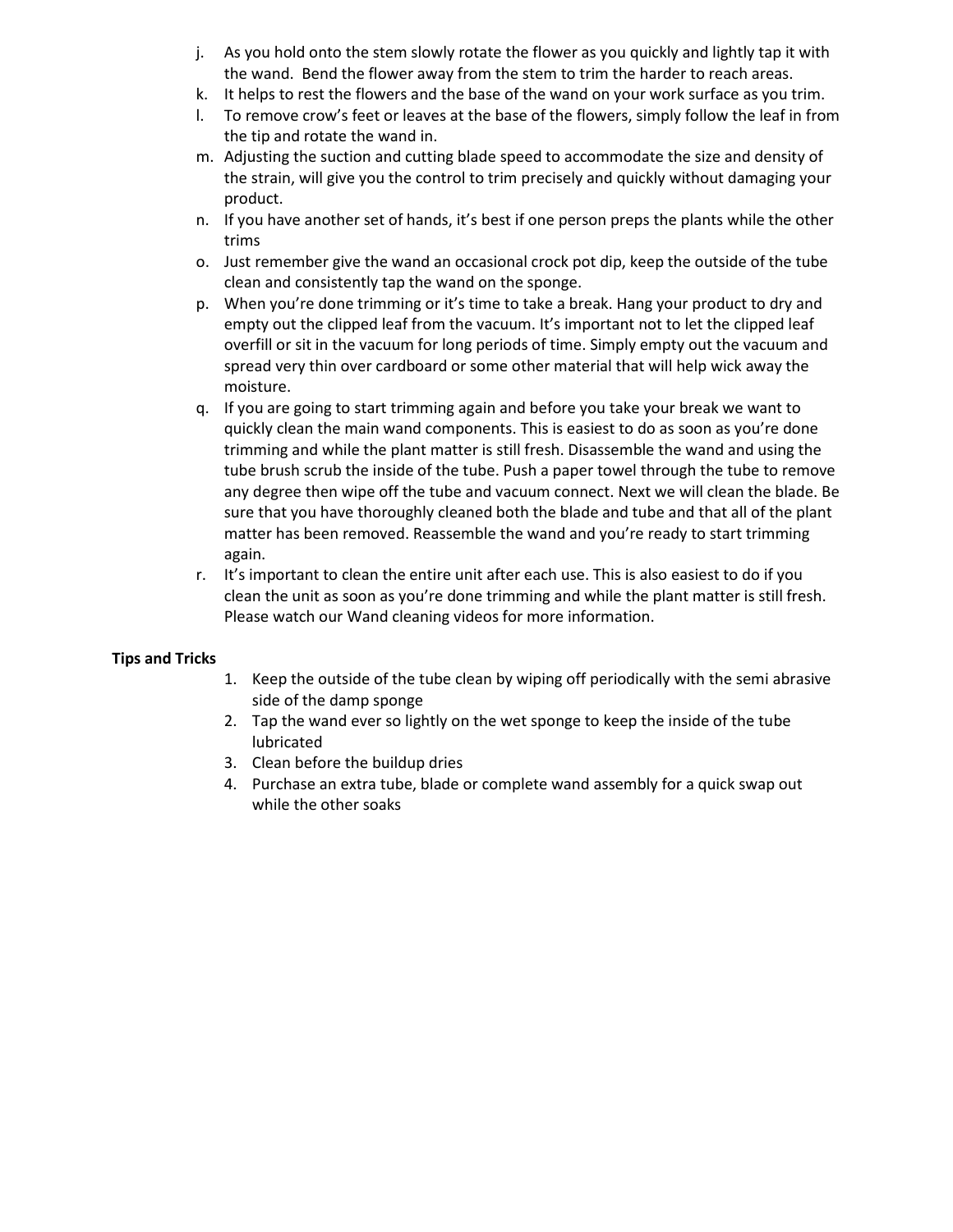#### **Cleaning and Maintenance**

- a. These are the items you will need to perform a proper cleaning.
	- i. 2 containers
	- ii. HD simple green (purple)
	- iii. Denatured alcohol
	- iv. Tube brush
	- v. Sponges
	- vi. Paper towel or rags
- b. We recommend using 2 containers, 1 for soaking and the other for rinsing, as well as a toothbrush for cleaning the wand.
- c. Start by filling the first container with some heavy duty simple green, fill the second container with water as it will be used for rinsing.
- d. Disassemble the wand.
- e. If the blade is stuck inside of the tube because it had not been cleaned right after use, soak the tube and blade in some water and then using the driver hub and a hard surface, push the blade up through the tube and slide the blade out. Be sure to never use any tools to remove the blade.
	- i. Loosen the set screw on the vacuum hose attachment and place all of the wand components, excluding the bearings, inside of the simple green solution to soak.
- f. While the wand parts are soaking, spray and wipe clean the other components. Alcohol can be used to clean the tool box and motor control box. However, never use alcohol when cleaning the wand.
- g. Now using a sponge and paper towel thoroughly clean and wipe dry the bearings.
- h. Next we will clean the main tube. Scrub the inside of the tube with tube brush. You can also use a toothbrush, and implement both the bristle side as well as the plastic side to remove any stubborn build up. Scrub the outside of the tube. Rinse the tube in water, push a paper towel through the inside of the tube and wipe dry.
- i. Now we will clean the blade. Using the tube brush and or the tooth brush thoroughly remove all of the buildup on the inside and outside of the blade. Rinse and wipe dry.
- j. Clean the vacuum hose connect and the driver hub housing. Be sure to clean the threads on all of the wand components.
- k. When you have all of the parts cleaned, rinsed and dried, reassemble the wand. Make sure you don't over tighten the set screw on the vacuum hose attachment. Turn the unit on and verify that it is operating correctly.
- l. Now, Rinse out the sponges and the tube brush.
- m. To clean the vacuum hose, coil it in the bottom of a 5 gallon bucket. If using the bucket head, coil its hose on top. Add simple green and water at about a 1 to 12 ratio. After soaking, Rinse the hoses out with a garden hose or pressure washer.
- n. It's also important to keep the vacuum you are using clean and free of mold. Be sure to disinfect and wipe clean periodically. We also recommend that you replace the vacuum filter as necessary.
- o. The last thing to do is pack the unit back into the tool box. Place the motor inside the main compartment; tuck the hose under the flex shaft cable and along the side of the motor box. Coil the rest of the hose around the motor. Place the vacuum hose adapter, the vacuum suction control and the main motor power cord inside of the tool box. Place the wand and cleaning tube on the tray. The sponges, Velcro and Allen key are stored in the top compartments. If you have any additional questions please don't hesitate to contact us.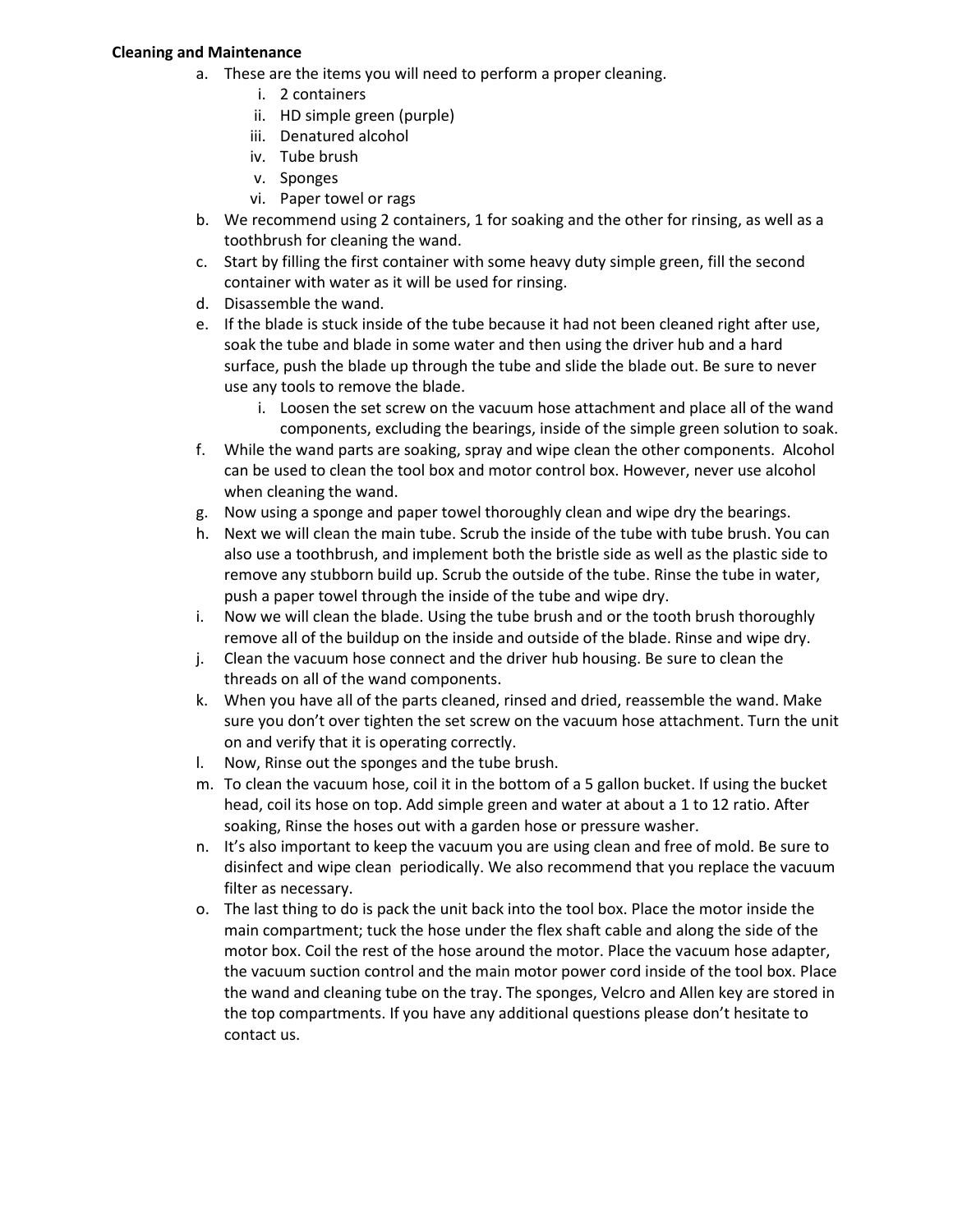#### **Specification**

- o. Weight 30 lbs
- p. Ship Weight 40 lbs
- q. Assembled Dimensions 20"L x 20"W x 10"H
- r. Ship Dimensions 20"L x 20"W x 10"H
- s. Production (Single Operator) 1 lb / 1 hour dried weight

## **Material Exposed to Product**

- t. Aluminum 6061 Food Grade
- u. Stainless Steel Food Grade
- v. 5 gallon bucket HDPE

#### **UL Certified Components**

- w. Main motor;
- x. Speed Controller
- y. Rocker Switch
- z. Power Cord
- aa. IEC Jack

#### **Power**

- bb. 120 or 240VAC
- cc. 60 HZ
- dd. 204 Watts
- ee. 1.7 Amps

## **Warranty and Technical Support**

- ff. Ez Trim offers a 1 year manufacturers warranty please keep record of the serial number
- gg. If you have any questions, comments, or need assistance with parts, operating tips or technical support please call (303) 635 - 6281 and dial extension 3. We are more than happy to answer any questions you might have, please do not hesitate to contact us. You will speak to a live person who actually wants to help you. We pride ourselves on our customer service.